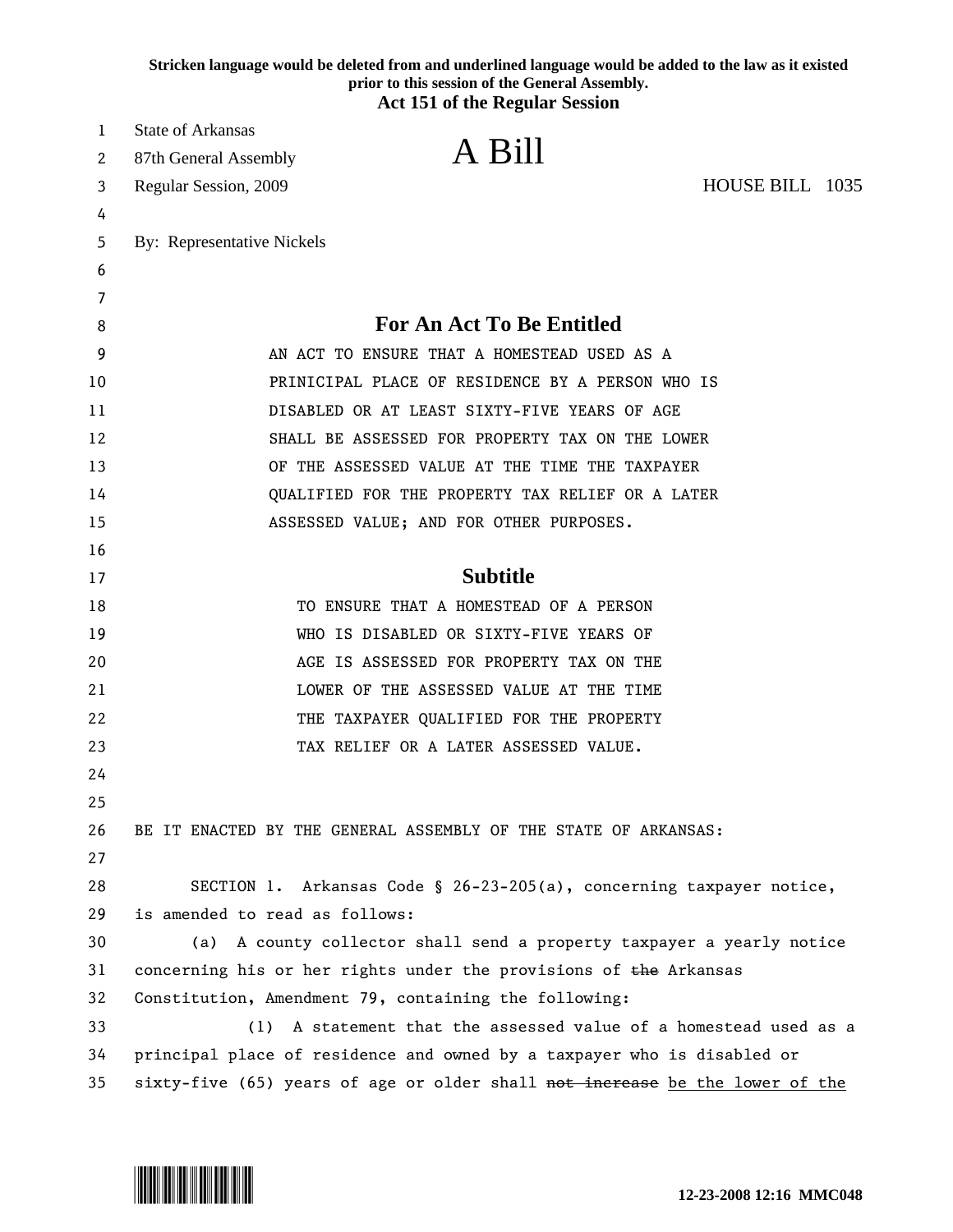1 assessed value at the time the taxpayer qualified for the property tax relief 2 under Arkansas Constitution, Amendment 79, or a later assessed value; and 3 (2) The county assessor's contact information. 4 5 SECTION 2. Arkansas Title 26, Chapter 26, Subchapter 11, is amended to 6 add a new section that reads as follows: 7 26-26-1124. Property tax relief for persons disabled or more than 8 sixty-five years of age. 9 (a)(1) A homestead used as the taxpayer's principal place of residence 10 that is purchased or constructed on or after January 1, 2001, by a person who 11 is disabled or by a person sixty-five (65) years of age or older shall be 12 assessed for property tax thereafter based on the lower of: 13 (A) The assessed value as of the date of purchase or 14 construction; or 15 (B) A later assessed value. 16 (2) When a person becomes disabled or reaches sixty-five (65) 17 years of age on or after January 1, 2001, the person's homestead that is used 18 as the taxpayer's principal place of residence shall thereafter be assessed 19 based on the lower of: 20 (A) The assessed value on the person's sixty-fifth 21 birthday; 22 (B) The assessed value on the date the person becomes 23 disabled; or 24 (C) A later assessed value. 25 (3) If a person is disabled or is at least sixty-five (65) years 26 of age and owns a homestead used as the taxpayer's principal place of 27 residence on January 1, 2001, the homestead shall be assessed based on the 28 lower of: 29 (A) The assessed value on January 1, 2001; or 30 (B) A later assessed value. 31 (b) Residing in a nursing home does not disqualify a person from the 32 benefits of subsection (a) of this section. 33 (c) If a homestead is jointly owned and one (1) of the owners 34 qualifies under subsection (a) of this section, then all owners shall receive 35 the benefits of subsection (a) of this section. 36 (d) Subsection (a) of this section does not apply to substantial